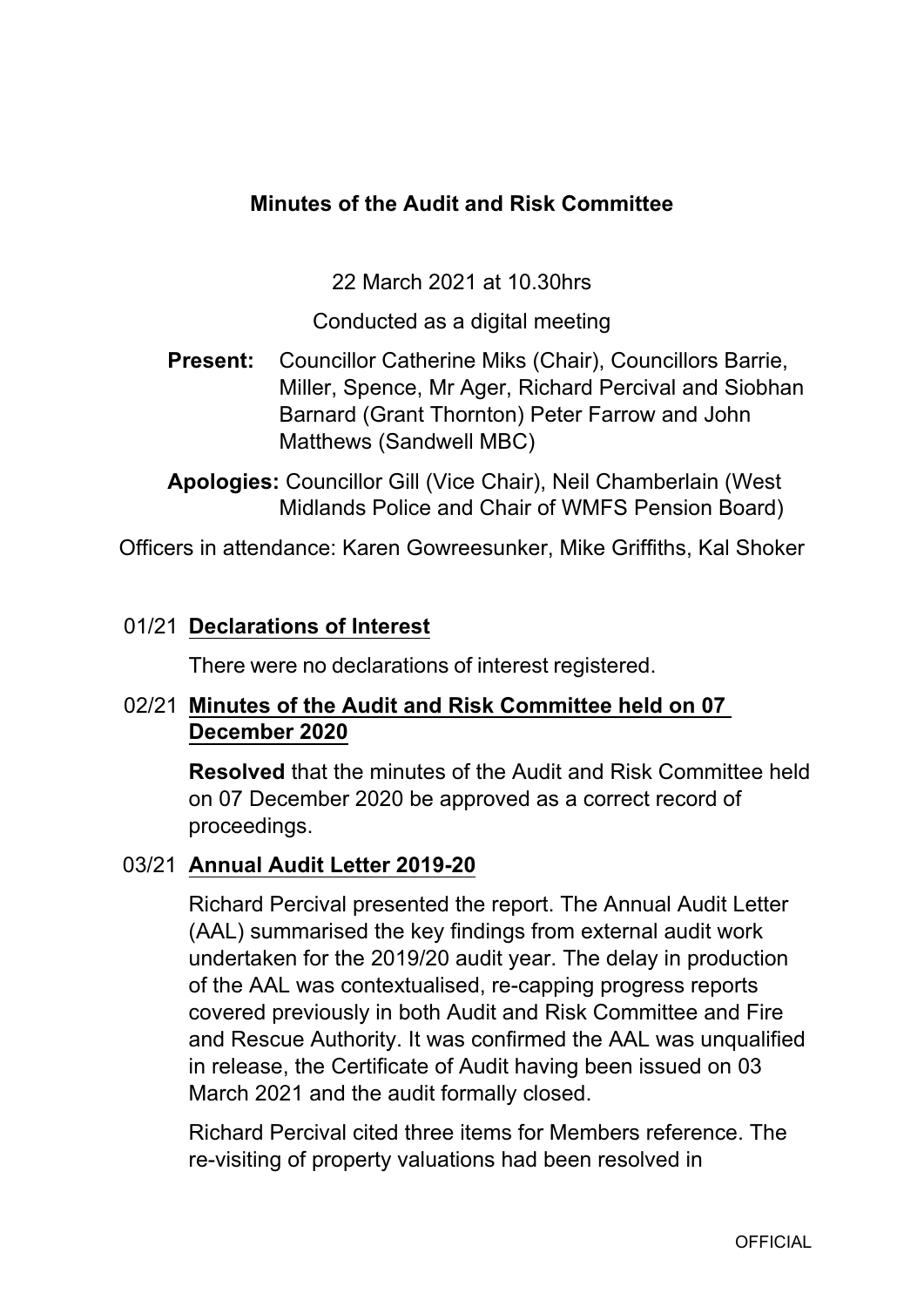conjunction with the Financial Management Section and the Property Team at Sandwell MBC; the uncertainty created by Pension Remedy, Government Grant funding and effects of the Covid-19 pandemic would have implications for medium/long term financial planning and; the variation in Audit Fee was explained.

A Member noted that all Councils and Fire Services would be affected by financial uncertainty but would inevitably make the tough decisions required to achieve a balanced budget. A Member sought clarification that all Councils would have featured property valuations as an item of auditor focus due to the regulation now placed upon them; Richard Percival confirmed this to be an accurate statement.

The Chair enquired of Mike Griffiths (West Midlands Fire Service (WMFS) Section 151 Officer) the context of the valuation review. It was explained that property valuation was re-visited at the end of the audit process, the elongated period to progress caused by the reliance on two external intermediary companies to complete, who like WMFS and Grant Thornton were also having to manage resource capacity and revised systems of work due to the Covid-19 pandemic. The requirement to have a shared view of the valuation outcome generates a long chain of activity, which became uniquely challenging during this past year. Richard Percival stated this was an accurate assessment of circumstances and excellent support had been received from the WMFS Finance Team to progress this item, as had been the experience across the whole audit process.

Mike Griffiths responded to the observation regarding financial planning, reminding Members the future uncertainty on funding being substantially referenced in the Budget Setting report approved by the Fire and Rescue Authority on 15 February 2021. He also referenced the regular discussion that ensues at Policy Planning Forum on options for the sustainability of the Service Delivery Model.

The Chair thanked Richard Percival for his commitment to WMFS during recent years and audits, noting his impending retirement from Grant Thornton. It was confirmed by Richard Percival that Avtar Sohal would be the new engagement lead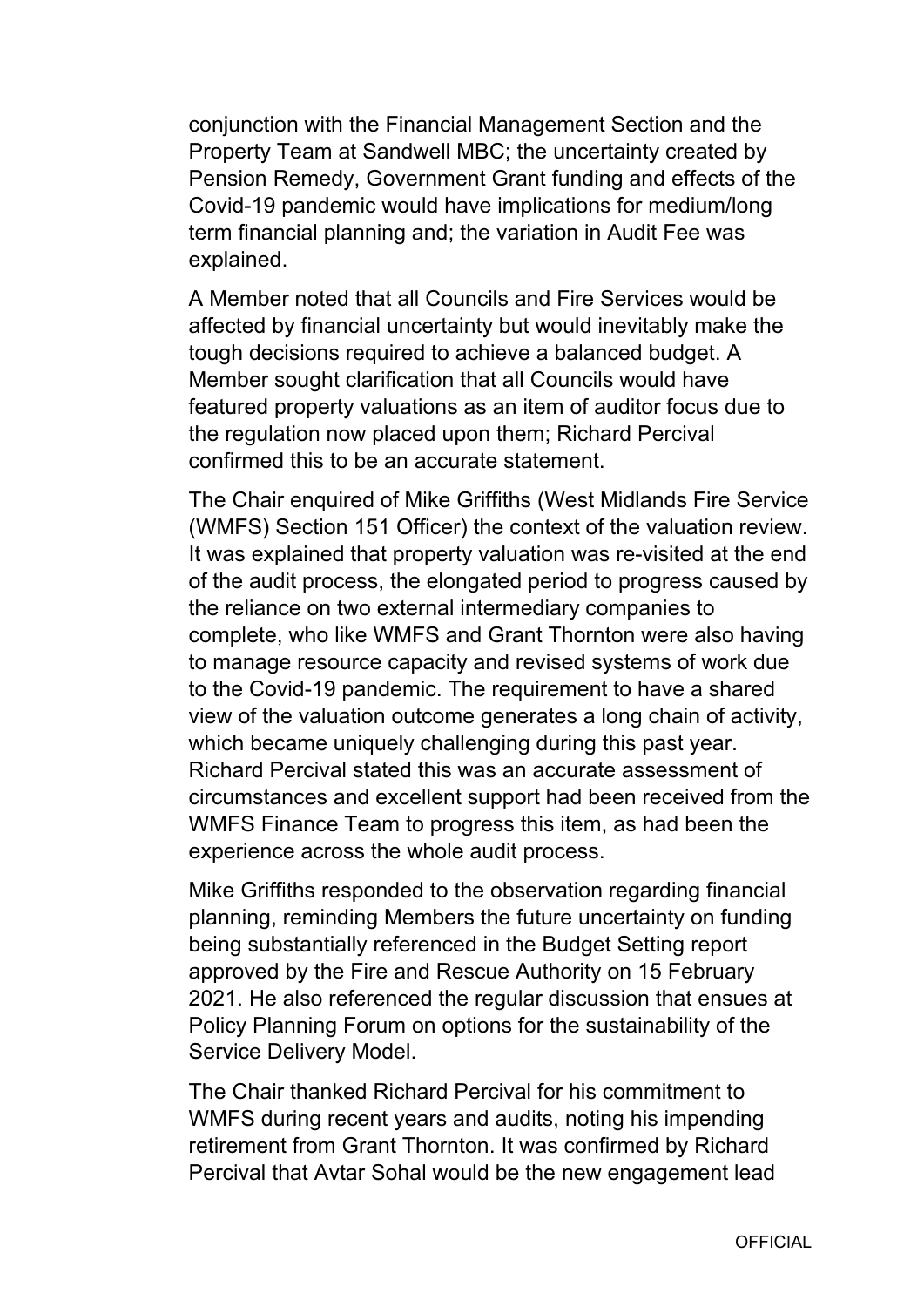representative of Grant Thornton attending this Committee.

The Committee **noted** the Annual Audit Letter (AAL) attached as an Appendix to the report.

## 04/21 **Internal Audit Progress Report (26 February 2021)**

Peter Farrow introduced the report and passed to John Matthews for presentation of its content. The focus was placed upon progress since the last meeting of the Committee, confirming that five audits had been completed since December 2020. There were no fundamental recommendations required on any audit, four of which had achieved Substantial Level of Assurance and one had achieved Limited Level of Assurance. Members were re-appraised of the different levels of assurance and the definitions therein.

John Matthews confirmed the Absence Management Audit (Limited Assurance) had established inconsistent recording of return fit to work notes. The action to be implemented is sample checks at each trigger stage of the absence management process, to assess managerial application of responsibility, policy and process.

A Member enquired if the prevailing circumstances were due to managerial inattentiveness or seeking to do right at the time. Peter Farrow stated that deviations found were caused solely by the application of best intentions, however the application of policy and process needed to be consistent.

A Member enquired if the application of the Absence Management Policy as described breached the Audit Charter. Peter Farrow confirmed it did not, the Policy and its process controls were robust in structure, it was the effectiveness of application that required review. The unprecedented level of remote working had created an unforeseen impact.

The Chair requested the Scrutiny Committee check the proposed sampling checks are being conducted.

Peter Farrow confirmed the annual end of year opinion would be presented upon completion of all the 2020/21 audits. He stated the issues identified in the Absence Management audit did not necessitate that overall a poor opinion would be registered.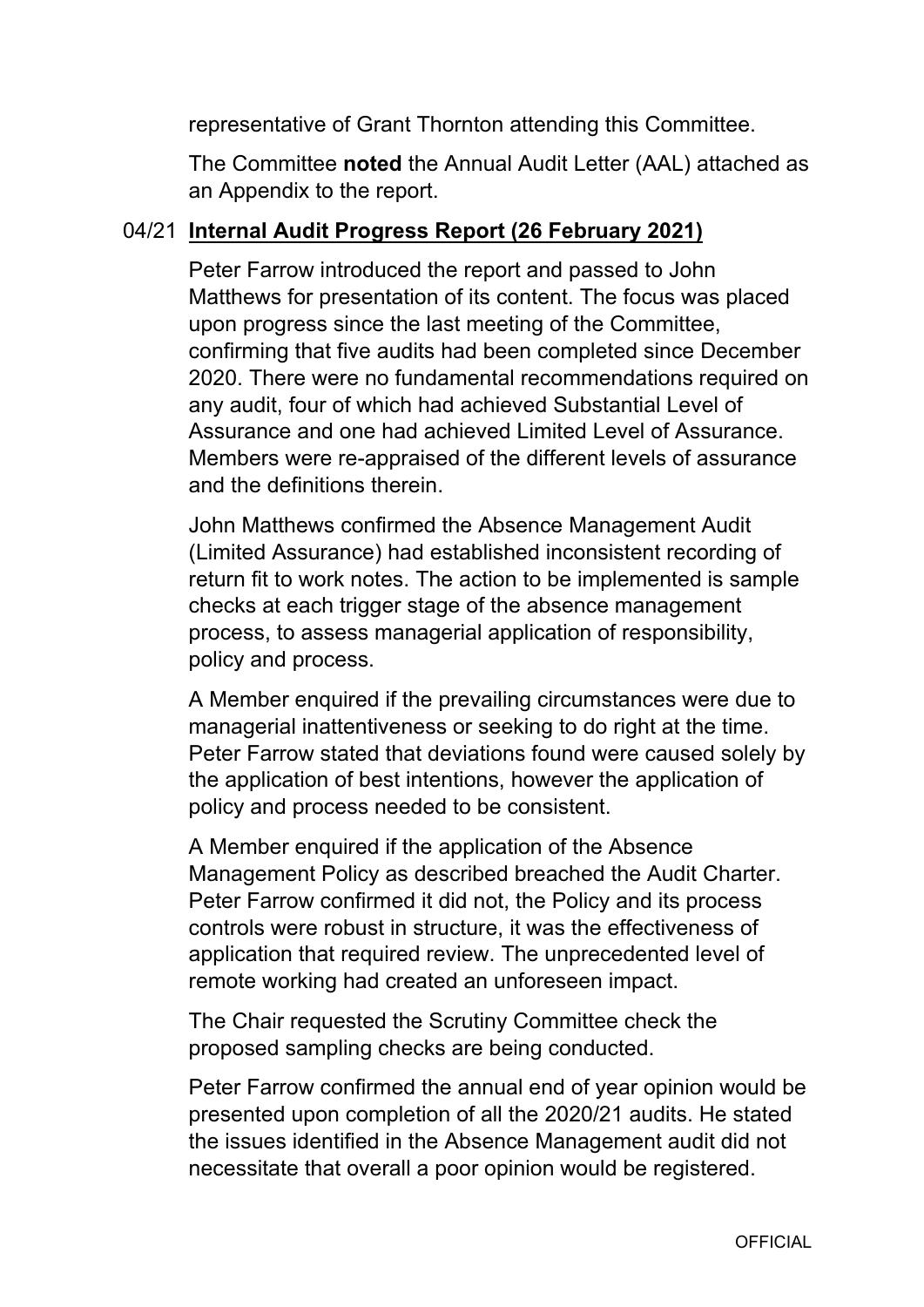The Committee **noted** the Internal Audit Progress Report.

## 05/21 **Internal Audit Charter Annual Review 2021**

Peter Farrow presented the report, summarising context of the statutory requirement for Internal Audit to work in accordance with the 'proper audit practices' defined in the Public Sector Internal Audit Standards. The Internal Audit Charter, first approved by the Committee in January 2014, reflects the practices required. It was last reviewed in July 2020 since which there have been no changes and is now due for its next review.

The Chair requested that an electronic copy of the Public Sector Internal Audit Standards be made available to Members. There were not questions arising.

The Committee **approved** the existing Internal Audit Charter be subject to its next annual review.

### 06/21 **Internal Audit Plan 2021 22**

Peter Farrow presented the report, summarising details of the proposed Internal Audit Plan for 2021/22, together with an indicative plan covering the period 2022/23 to 2023/24. It was emphasised as a fluid plan which may be updated periodically to reflect changes in the risks faced by the Fire and Rescue Authority.

The assessment of assurance need/risk analysis were explained, providing context that during the period covered by the plan, the priority and frequency of audit work may be subject to amendment to recognise alterations in the same. These alterations may be caused by changes within the Fire and Rescue Authority and the requirements of the Audit and Risk Committee and Senior Managers.

A Member welcomed the report and commented that the fluid nature of the plan to enable changes by risk was a valuable approach; the experience of managing through the Covid-19 pandemic illustrated the necessity to have robust yet flexible arrangements.

The Committee **approved** the Internal Audit Plan for 2021/22.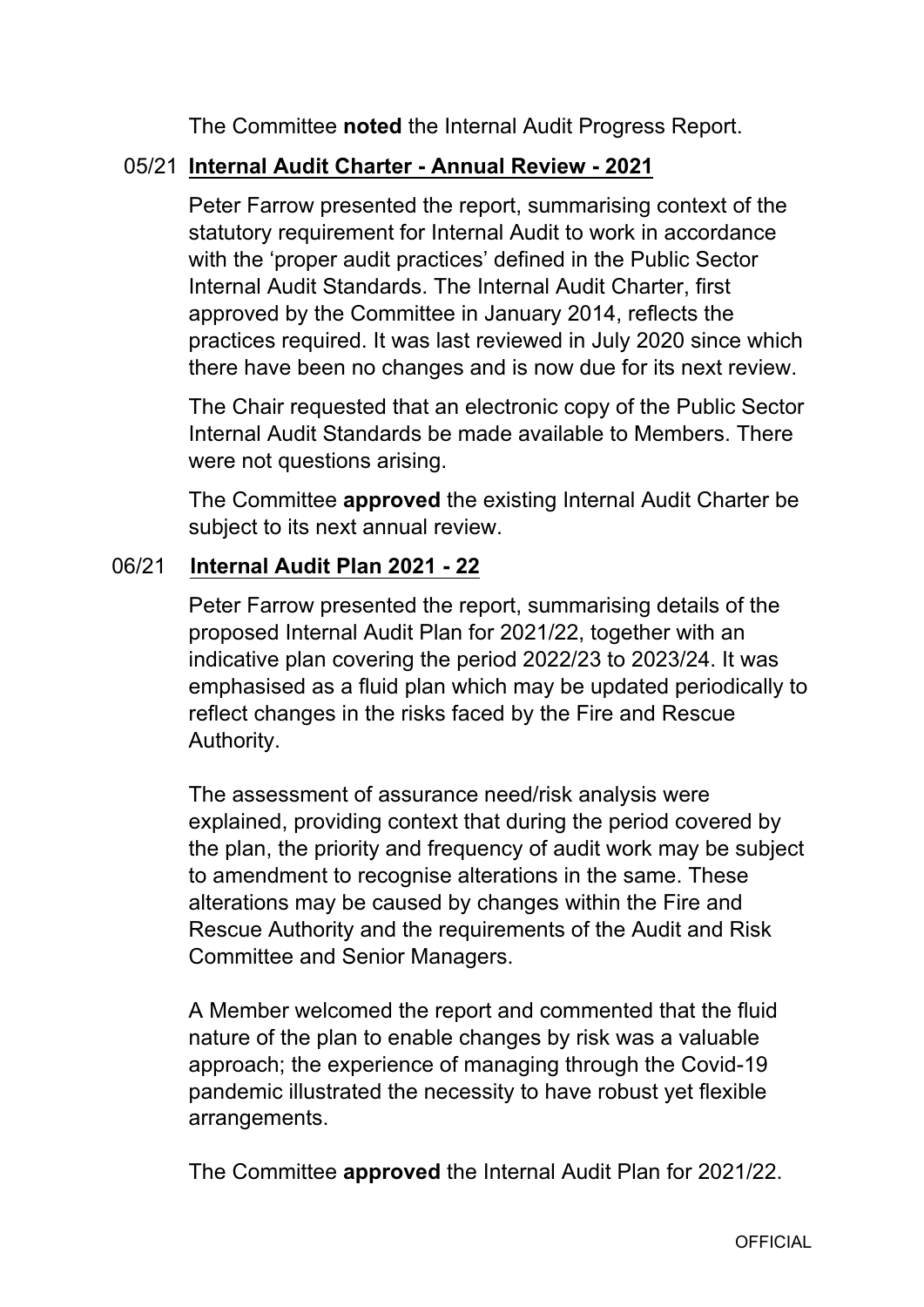## 07/21 **Minutes of the Pensions Board on the 09 December 2020**

The minutes were presented for information to the Audit and Risk Committee in their role as Scheme Manager. There were no matters arising. The Chair expressed thanks for the diligence of Members of the Pension Board in fulfilling their roles.

The Committee **noted** the content of the minutes.

#### 08/21 **Audit and Risk Committee Work Plan 20202021 March 21**

The Committee **noted and approved** progress of its work programme for 2020-21.

#### 09/21 **Update on Topical, Legal and Regulatory Issues**

Mike Griffiths (WMFS Section 151 Officer) informed the Committee of additional Covid-19 funding. The Ministry of Housing, Communities and Local Government advised on 16 March 2021 the Authority would be allocated £1.351M, following an application for additional funding to cover 2020/21 (the annual provision totalling £4.137M). In addition, a third tranche of funding was announced for the Fire Sector specific to 2021/22; the Authority's allocation was indicated as £494k.

The Committee **noted** the content of the verbal report.

# **Exclusion of the public and press**

**Resolved** that the public and press be excluded from the rest of the meeting to avoid the possible disclosure of exempt information under Scheduled 12A to the Local Government Act 1972 as amended by the Local Government (Access to Information) (Variation) Order 2006 relating to the document containing some information which cannot be made readily available.

### 10/21 **Audit & Risk Committee Update Issue 33**

Peter Farrow presented for information the latest issue of the audit committee update from the Chartered Institute of Public Finance and Accountancy (CIPFA) Better Governance Forum.